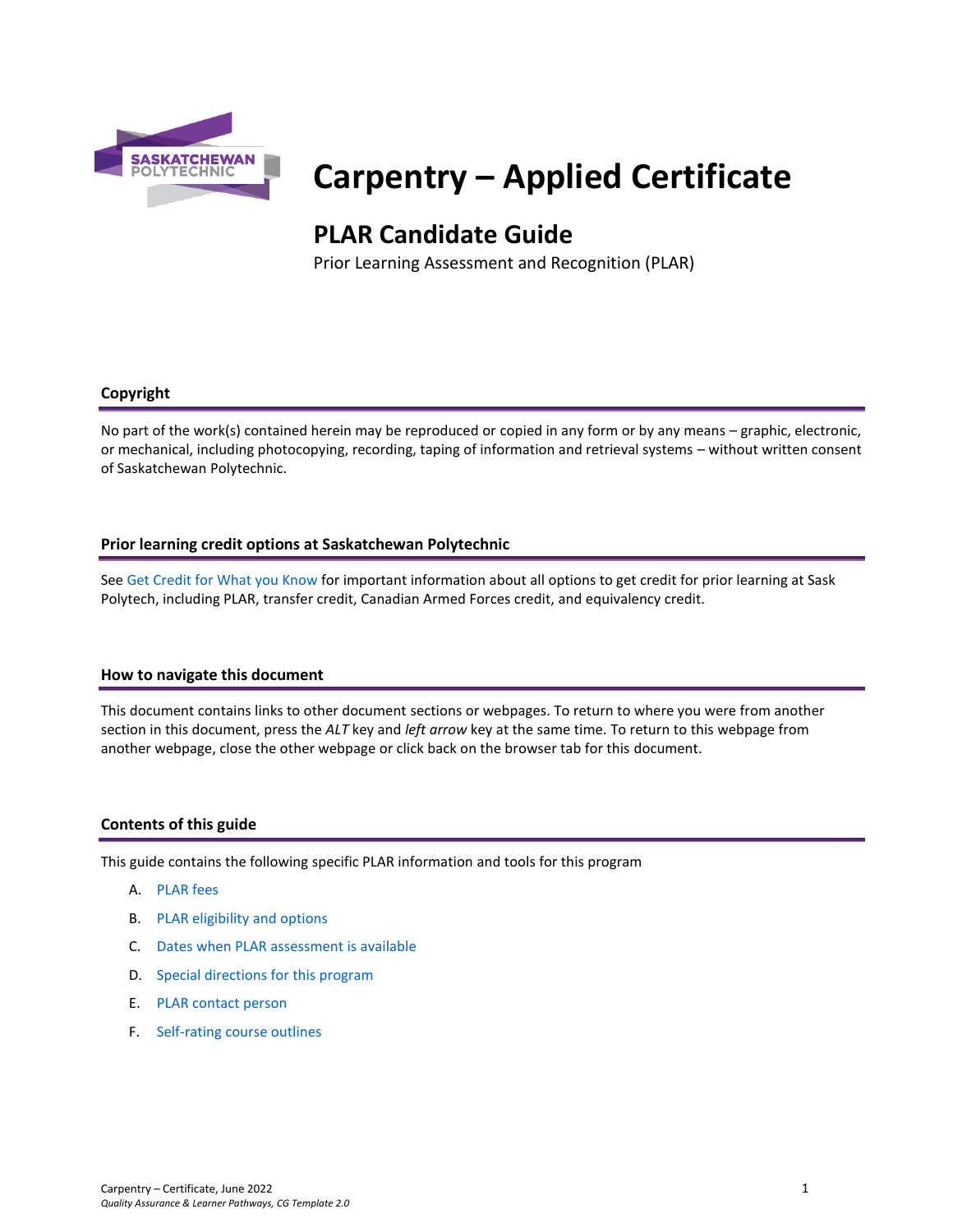#### <span id="page-1-0"></span>**A. PLAR fees**

Fees for PLAR challenges are set to cover our costs for consultation, assessment, and related administrative tasks. PLAR fees are non-refundable and non-transferrable.

<span id="page-1-1"></span>The PLAR fees policy is subject to change for each new academic year. Please see the **Cost** section on th[e PLAR webpage](https://saskpolytech.ca/admissions/get-credit/plar.aspx) for current fee information.

#### **B. PLAR eligibility and options**

To be eligible for PLAR for courses in this program, you must first apply for admission and be accepted into the program. You must also consult with th[e PLAR contact person](bookmark://PLAR_contact/) and be approved for PLAR assessment.

#### **Course prerequisites and corequisites**

Some courses have one or more other courses that must be completed first (prerequisite) or at the same time (corequisite). See course outlines in this guide to identify any pre- or co-requisites for each course. Discuss with your [PLAR contact person](#page-2-0) how to deal with courses with corequisites.

#### **Block assessment**

<span id="page-1-2"></span>Some programs may assess a cluster of courses together in one block, which may save you time and effort. Ask the [PLAR](#page-2-0)  [contact person](#page-2-0) whether there are any block assessment options in this program.

#### **C. Dates when PLAR assessment is available**

PLAR assessment for this program is available from Sept 1 to June 15 in each academic year.

#### <span id="page-1-3"></span>**All PLAR assessments must be completed by June 15 of each academic year**.

#### **D. Special directions for this program**

- 1. **Review** the [PLAR process and FAQs](https://saskpolytech.ca/admissions/get-credit/plar.aspx) and the information in this guide.
- 2. **Self-rate** your learning for each course using the Course Outlines in this guide.
- 3. **Consult** with th[e PLAR contact person](#page-2-0) for PLAR approval. Be prepared to provide your resume, course selfratings (see section F), and a partially completed [PLAR application.](https://saskpolytech.ca/admissions/resources/documents/plar-application-form.pdf) If you are approved for PLAR, the contact person will sign your PLAR application and explain next steps.
- 4. Apply for admission to the program. See [directions](#page-1-3) for applying.
- 5. **Register** for PLAR at [Registration/Enrolment Services](https://saskpolytech.ca/admissions/resources/contact-us.aspx) once you have signed approval on your [PLAR Application](http://saskpolytech.ca/admissions/resources/documents/plar-application-form.pdf)  [Form.](http://saskpolytech.ca/admissions/resources/documents/plar-application-form.pdf) The PLAR fee will be added to your student account.
- 6. **Finalize** an assessment plan with your assigned assessor**.**
- 7. **Complete** assessment before your PLAR registration expires.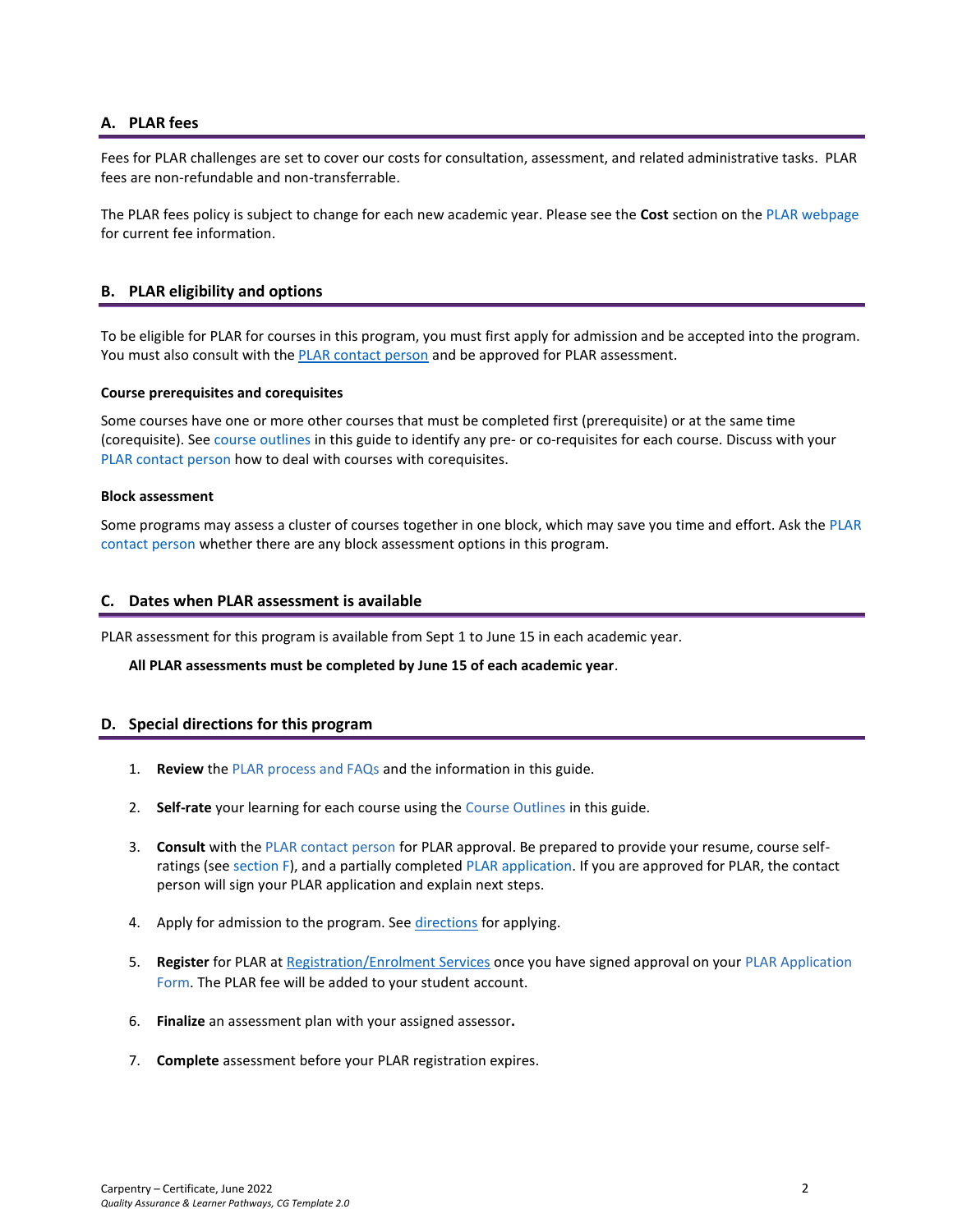#### <span id="page-2-0"></span>**E. PLAR contact person**

Contact one of the Program Heads below to arrange a consultation **after** you have read this guide and [general PLAR](http://saskpolytech.ca/admissions/resources/prior-learning-process.aspx)  [information](http://saskpolytech.ca/admissions/resources/prior-learning-process.aspx) **and** rated yourself for each course (see next section). Consultation may be by phone, online, or in person. Be prepared to provide your resume, course self-ratings, and a partially complete[d PLAR application.](https://saskpolytech.ca/admissions/resources/documents/plar-application-form.pdf#search=PLAR%20application) If agreement is reached to go ahead with PLAR, the contact person will sign approval on your PLAR application and explain the next steps. Admission to the program is required before you can register for PLAR.

> **Cory Mohr, Program Head** Saskatchewan Polytechnic Moose Jaw/Regina Campus Phone: 306 – 691 - 8438 Email[: mohrco@saskpolytech.ca](mailto:mohrco@saskpolytech.ca)

**Ryan Hooyenga, Program Head** Saskatchewan Polytechnic Saskatoon/Prince Albert Campus Phone: 306 – 659 - 4032 Email[: hooyenga4058@saskpolytech.ca](mailto:hooyenga4058@saskpolytech.ca)

## <span id="page-2-1"></span>**F. Self-rating course outlines**

Clicking on a course code below opens a page where you can rate yourself on the knowledge and skills assessed for PLAR credit. For Arts & Sciences courses, clicking on the course code opens another PLAR guide. The PLAR contact [person](#page-2-0) for this program will refer you to another person to discuss PLAR for courses delivered by Arts & Sciences or another program/department.

| <b>COURSE</b><br><b>CODE</b> | <b>COURSE NAME</b>            | <b>Delivered by another</b><br>department/program |  |  |  |  |  |  |
|------------------------------|-------------------------------|---------------------------------------------------|--|--|--|--|--|--|
|                              | Semester 1                    |                                                   |  |  |  |  |  |  |
| <b>BPRT 127</b>              | <b>Construction Documents</b> |                                                   |  |  |  |  |  |  |
| <b>CNST 126</b>              | Site Layout                   |                                                   |  |  |  |  |  |  |
| <b>CONC 122</b>              | Concrete                      |                                                   |  |  |  |  |  |  |
| <b>EQPT 126</b>              | <b>Tools</b>                  |                                                   |  |  |  |  |  |  |
| <b>FNDT 120</b>              | Foundations                   |                                                   |  |  |  |  |  |  |
| <b>FRMG 126</b>              | <b>Floor Framing</b>          |                                                   |  |  |  |  |  |  |
| <b>FRMG 221</b>              | <b>Wall Systems</b>           |                                                   |  |  |  |  |  |  |
| <b>FRMG 250</b>              | <b>Roof Trusses</b>           |                                                   |  |  |  |  |  |  |
| <b>JOBS 125</b>              | <b>Essential Job Skills</b>   | <b>Arts &amp; Sciences</b>                        |  |  |  |  |  |  |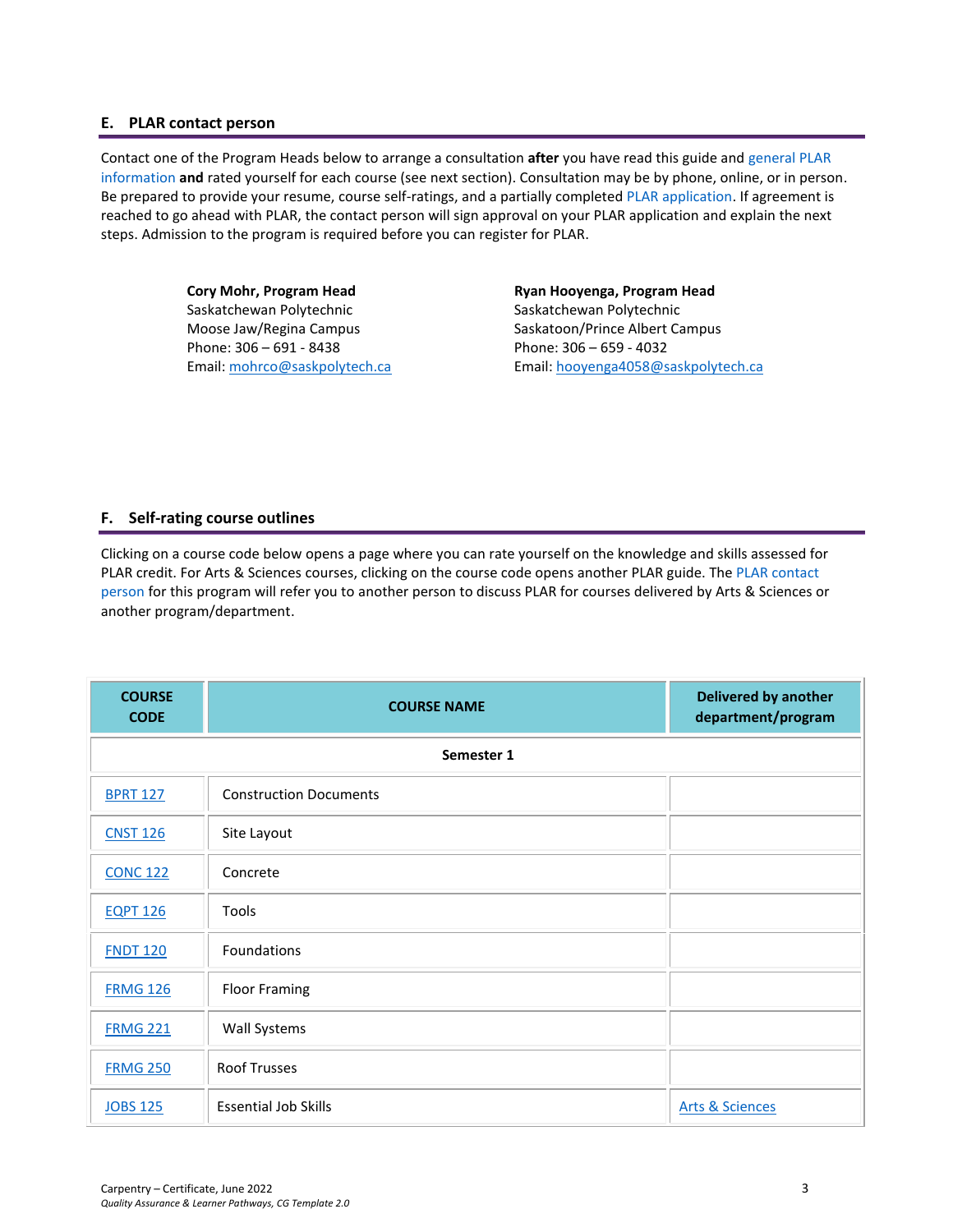| <b>COURSE</b><br><b>CODE</b> | <b>COURSE NAME</b>           | <b>Delivered by another</b><br>department/program |
|------------------------------|------------------------------|---------------------------------------------------|
| <b>MATE 126</b>              | <b>Building Materials</b>    |                                                   |
| <b>MATH 140</b>              | <b>Trade Math</b>            |                                                   |
| <b>PROJ 122</b>              | Projects                     |                                                   |
| <b>SCAF 120</b>              | <b>Scaffolds and Rigging</b> |                                                   |
| <b>SFTY 129</b>              | <b>Safety Awareness</b>      |                                                   |
| <b>WORK 125</b>              | Work Placement               |                                                   |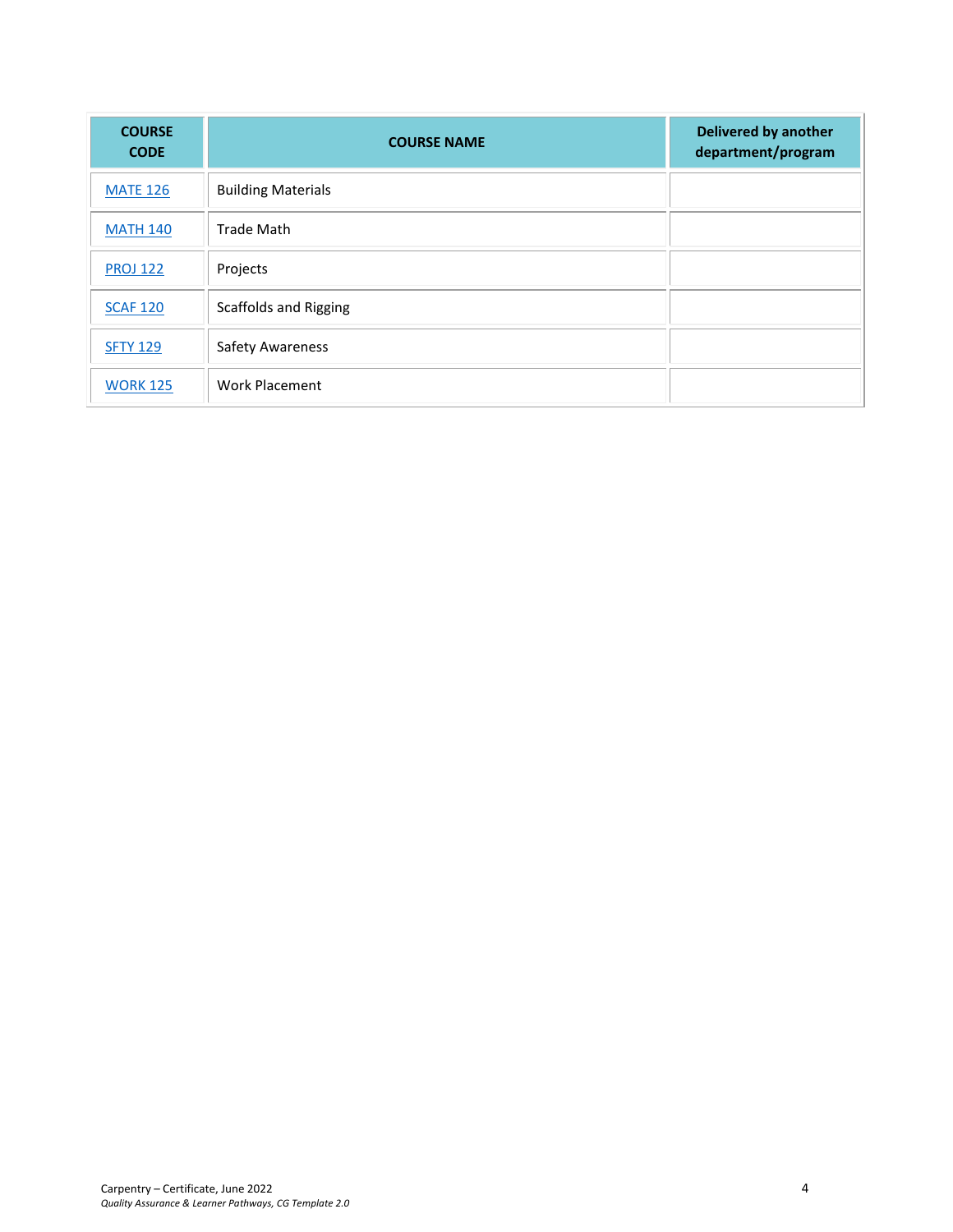#### <span id="page-4-0"></span>**BPRT 127 - Construction Documents**

You will learn how to identify and use basic construction drawings to determine the location, sizes, and types of materials required for residential buildings. You will also be able to interpret building codes and permits.

| Credit unit(s):       | 1.0  |
|-----------------------|------|
| <b>Prerequisites:</b> | none |
| <b>Corequisites:</b>  | none |
| Equivalent course(s): | none |

| Use a checkmark $(\checkmark)$ to rate yourself as follows for each learning outcome |            |                                                                                                                                                                                             |           |      |  |
|--------------------------------------------------------------------------------------|------------|---------------------------------------------------------------------------------------------------------------------------------------------------------------------------------------------|-----------|------|--|
| Learning:<br>None:                                                                   | Competent: | I can apply this outcome without direction or supervision.<br>I am still learning skills and knowledge to apply this outcome.<br>I have no knowledge or experience related to this outcome. | Competent | ning |  |
| Identify types of views used in construction drawings.                               |            |                                                                                                                                                                                             |           |      |  |
| Use basic residential construction drawings.<br>2.                                   |            |                                                                                                                                                                                             |           |      |  |
| 3.                                                                                   |            | Interpret building codes and permits.                                                                                                                                                       |           |      |  |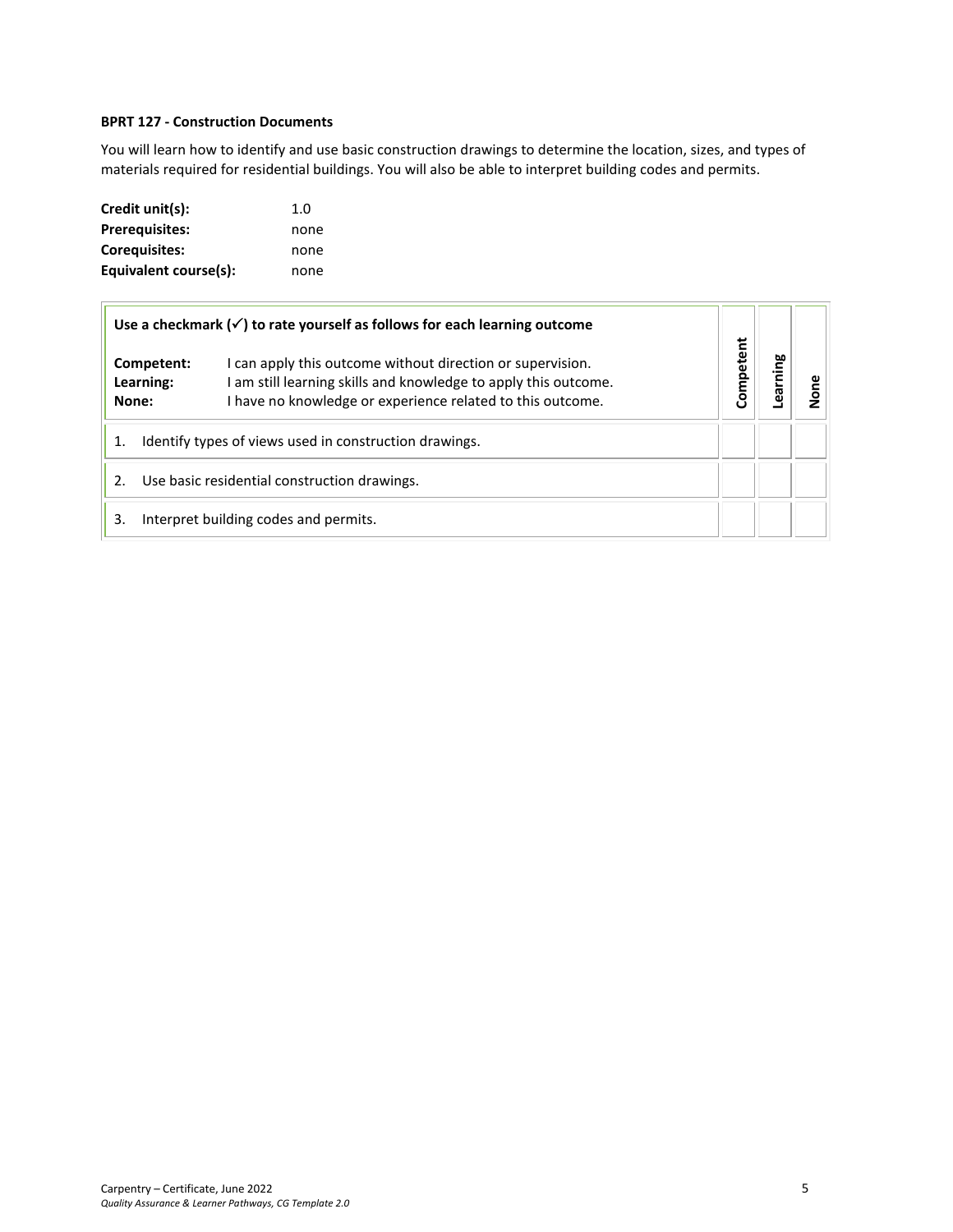#### <span id="page-5-0"></span>**CNST 126 - Site Layout**

You will learn how to calculate and establish construction elevations using builder's levels. You will be able to describe the procedures for performing as well as establish building lines using hand tools. You will also learn how to transfer elevations using a laser level.

| Credit unit(s):       | 3.0  |
|-----------------------|------|
| <b>Prerequisites:</b> | none |
| Corequisites:         | none |
| Equivalent course(s): | none |

| Use a checkmark $(\checkmark)$ to rate yourself as follows for each learning outcome |                                  |                                                                                                                                                                                             |           |          |      |
|--------------------------------------------------------------------------------------|----------------------------------|---------------------------------------------------------------------------------------------------------------------------------------------------------------------------------------------|-----------|----------|------|
|                                                                                      | Competent:<br>Learning:<br>None: | I can apply this outcome without direction or supervision.<br>I am still learning skills and knowledge to apply this outcome.<br>I have no knowledge or experience related to this outcome. | Competent | Learning | None |
| Identify types of builder's levels.<br>1.                                            |                                  |                                                                                                                                                                                             |           |          |      |
| Calculate elevations using a builder's level.<br>2.                                  |                                  |                                                                                                                                                                                             |           |          |      |
| Establish elevations with a builder's level.<br>3.                                   |                                  |                                                                                                                                                                                             |           |          |      |
| Describe the procedures for performing a site investigation.<br>4.                   |                                  |                                                                                                                                                                                             |           |          |      |
| 5.<br>Layout a building with hand tools.                                             |                                  |                                                                                                                                                                                             |           |          |      |
| 6.                                                                                   |                                  | Establish elevations with a laser level.                                                                                                                                                    |           |          |      |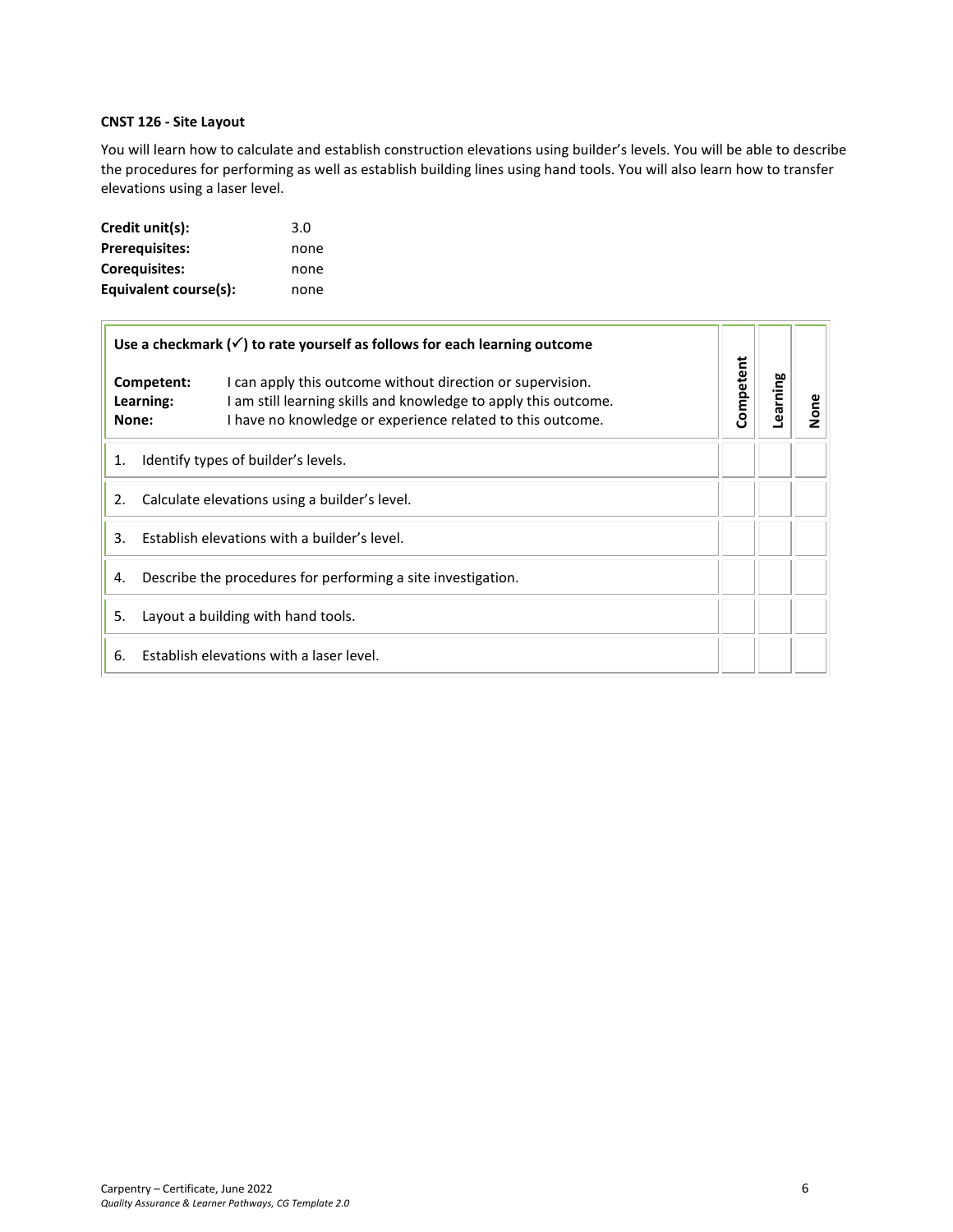# <span id="page-6-0"></span>**CONC 122 - Concrete**

You will learn the skills required to test, place, consolidate, finish, and cure concrete. Concrete maintenance and repair will also be covered.

| Credit unit(s):       | 2.0  |
|-----------------------|------|
| <b>Prerequisites:</b> | none |
| Corequisites:         | none |
| Equivalent course(s): | none |

| Use a checkmark $(\checkmark)$ to rate yourself as follows for each learning outcome |                                                                                                                                                                                             |           |         |      |
|--------------------------------------------------------------------------------------|---------------------------------------------------------------------------------------------------------------------------------------------------------------------------------------------|-----------|---------|------|
| Competent:<br>Learning:<br>None:                                                     | I can apply this outcome without direction or supervision.<br>I am still learning skills and knowledge to apply this outcome.<br>I have no knowledge or experience related to this outcome. | Competent | earning | None |
| Describe concrete mixes and admixtures.                                              |                                                                                                                                                                                             |           |         |      |
| $\mathcal{P}$<br>Test concrete.                                                      |                                                                                                                                                                                             |           |         |      |
| Perform placement, finishing and curing of concrete.<br>3.                           |                                                                                                                                                                                             |           |         |      |
| 4.                                                                                   | Describe concrete maintenance repair.                                                                                                                                                       |           |         |      |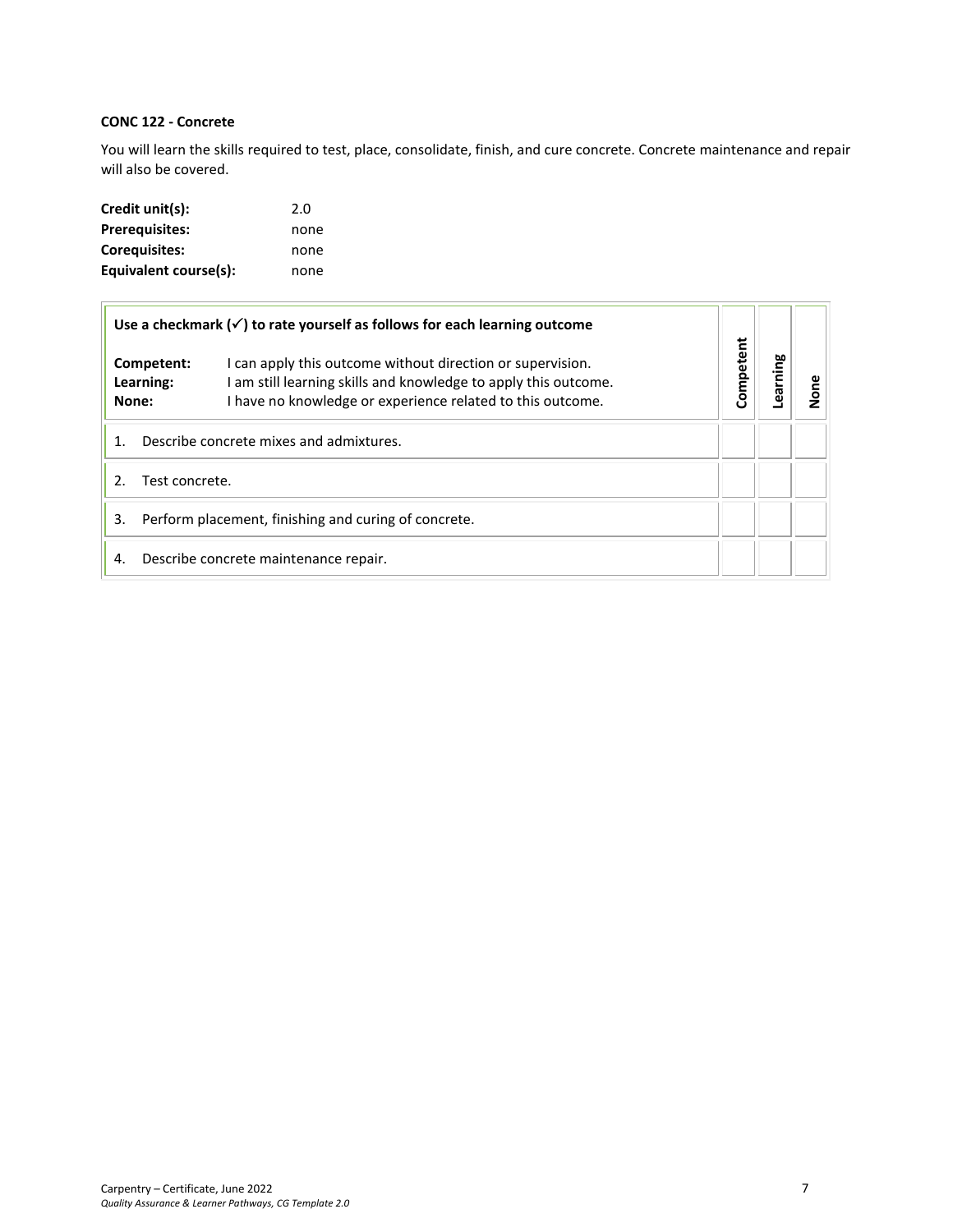# <span id="page-7-0"></span>**EQPT 126 - Tools**

You will learn how to select and properly use a wide variety of hand tools, portable power tools and stationary tools and equipment. You will also learn how to identify and use powder actuated tools.

| Credit unit(s):       | 4.0             |
|-----------------------|-----------------|
| <b>Prerequisites:</b> | <b>PROJ 122</b> |
| <b>Corequisites:</b>  | none            |
| Equivalent course(s): | none            |

| Use a checkmark $(\checkmark)$ to rate yourself as follows for each learning outcome |                                                                                                                                                                                                                                 |                                              |           |          |      |
|--------------------------------------------------------------------------------------|---------------------------------------------------------------------------------------------------------------------------------------------------------------------------------------------------------------------------------|----------------------------------------------|-----------|----------|------|
|                                                                                      | Competent:<br>I can apply this outcome without direction or supervision.<br>I am still learning skills and knowledge to apply this outcome.<br>Learning:<br>I have no knowledge or experience related to this outcome.<br>None: |                                              | Competent | Learning | None |
| 1.                                                                                   |                                                                                                                                                                                                                                 | Use of measuring, layout, and testing tools. |           |          |      |
| 2.                                                                                   |                                                                                                                                                                                                                                 | Use cutting and boring hand tools            |           |          |      |
| Use fastening and dismantling hand tools<br>3.                                       |                                                                                                                                                                                                                                 |                                              |           |          |      |
| Identify electrical systems for portable power tools.<br>4.                          |                                                                                                                                                                                                                                 |                                              |           |          |      |
| Use portable power tools.<br>5.                                                      |                                                                                                                                                                                                                                 |                                              |           |          |      |
| 6.                                                                                   | Identify the compressed air supply system.                                                                                                                                                                                      |                                              |           |          |      |
| 7.                                                                                   | Use stationary power tools and equipment.                                                                                                                                                                                       |                                              |           |          |      |
| 8.                                                                                   |                                                                                                                                                                                                                                 | Use powder actuated tools.                   |           |          |      |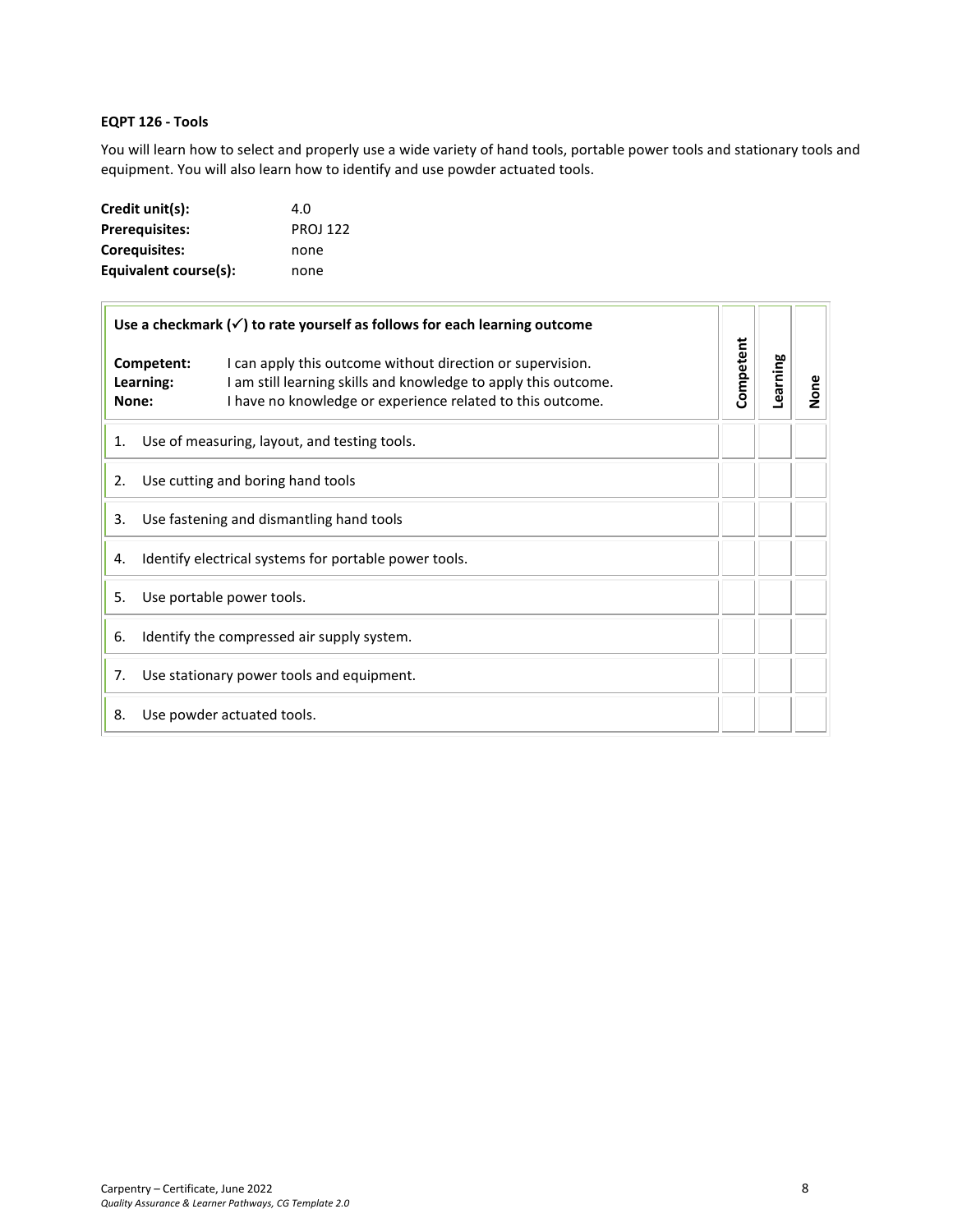#### <span id="page-8-0"></span>**FNDT 120 - Foundations**

You will learn how to construct and install formwork for footings, grade beams, and slabs-on-grade. Various types of concrete formwork will be covered as well as procedures for installing reinforcing materials, miscellaneous inserts, and anchor bolts. Procedures for constructing permanent wood foundations will also be covered.

| Credit unit(s):       | 4.O  |
|-----------------------|------|
| <b>Prerequisites:</b> | none |
| <b>Corequisites:</b>  | none |
| Equivalent course(s): | none |

| Use a checkmark $(\checkmark)$ to rate yourself as follows for each learning outcome |                                                                                                |                                                                                                                                                                                             |           |          |      |
|--------------------------------------------------------------------------------------|------------------------------------------------------------------------------------------------|---------------------------------------------------------------------------------------------------------------------------------------------------------------------------------------------|-----------|----------|------|
| Competent:<br>Learning:<br>None:                                                     |                                                                                                | I can apply this outcome without direction or supervision.<br>I am still learning skills and knowledge to apply this outcome.<br>I have no knowledge or experience related to this outcome. | Competent | Learning | None |
| 1.                                                                                   |                                                                                                | Construct formwork for footings.                                                                                                                                                            |           |          |      |
| 2.                                                                                   | Construct grade beam formwork and pilings.                                                     |                                                                                                                                                                                             |           |          |      |
| Construct formwork for foundation walls.<br>3.                                       |                                                                                                |                                                                                                                                                                                             |           |          |      |
| 4.                                                                                   | Identify procedures for foundation drainage damp proofing, water proofing, and<br>backfilling. |                                                                                                                                                                                             |           |          |      |
| 5.                                                                                   | Construct formwork for slabs-on-grade.                                                         |                                                                                                                                                                                             |           |          |      |
| 6.                                                                                   | Identify concrete reinforcement.                                                               |                                                                                                                                                                                             |           |          |      |
| 7.                                                                                   |                                                                                                | Identify procedures for permanent wood foundations.                                                                                                                                         |           |          |      |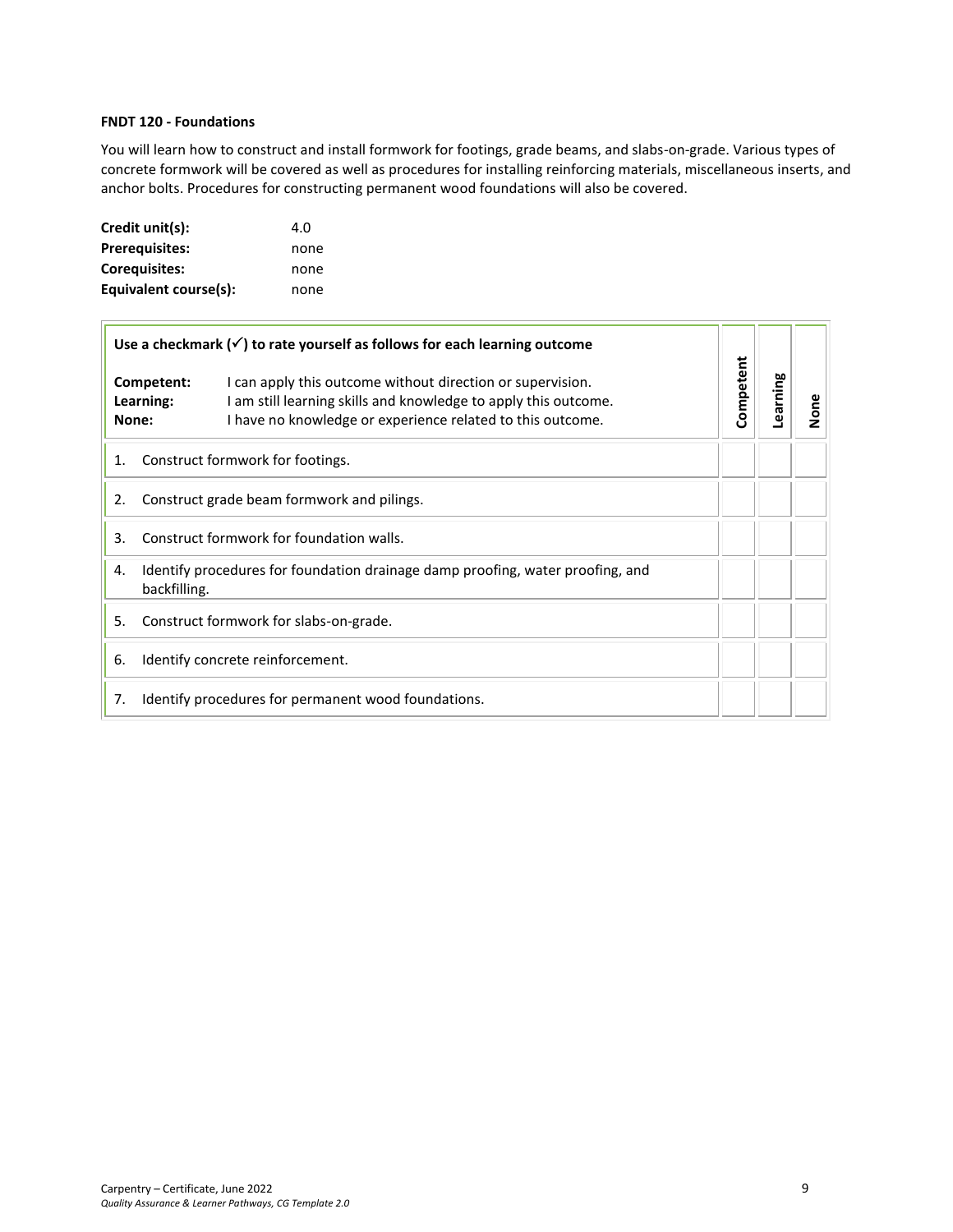#### <span id="page-9-0"></span>**FRMG 126 - Floor Framing**

You will learn to assemble various types of floor systems as well as procedures for installing floor sheathing. You will also learn basic principles required for deck construction.

| Credit unit(s):       | 4.O  |
|-----------------------|------|
| <b>Prerequisites:</b> | none |
| Coreguisites:         | none |
| Equivalent course(s): | none |

<span id="page-9-1"></span>

|                                                              | Use a checkmark $(\checkmark)$ to rate yourself as follows for each learning outcome                                                                                                        |           |         |      |
|--------------------------------------------------------------|---------------------------------------------------------------------------------------------------------------------------------------------------------------------------------------------|-----------|---------|------|
| Competent:<br>Learning:<br>None:                             | I can apply this outcome without direction or supervision.<br>I am still learning skills and knowledge to apply this outcome.<br>I have no knowledge or experience related to this outcome. | Competent | earning | None |
|                                                              | Design beams and supports.                                                                                                                                                                  |           |         |      |
| Construct floor systems.                                     |                                                                                                                                                                                             |           |         |      |
| Identity floor sheathing and installations procedures.<br>3. |                                                                                                                                                                                             |           |         |      |
| 4.                                                           | Identify deck systems.                                                                                                                                                                      |           |         |      |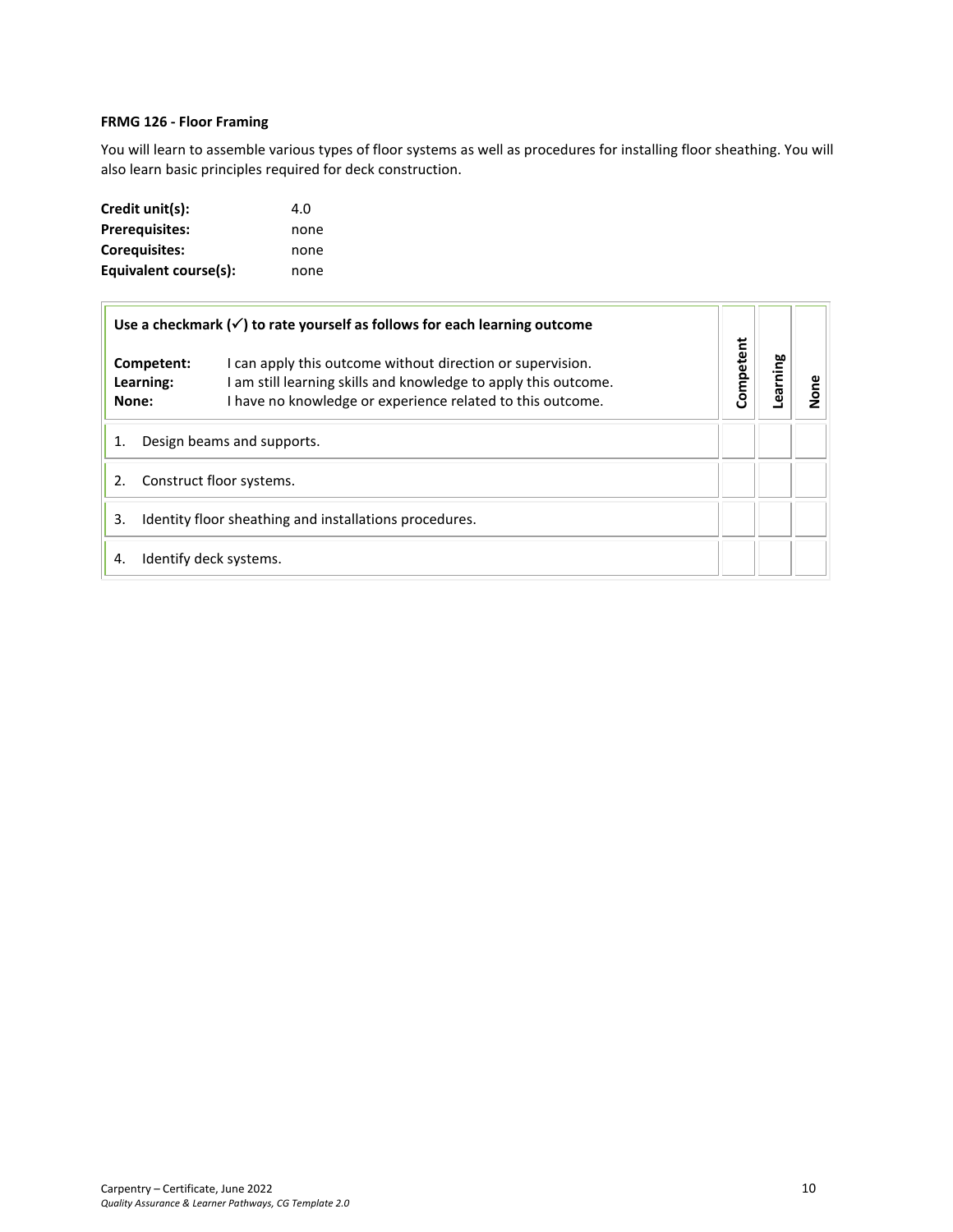# <span id="page-10-0"></span>**FRMG 221 - Wall Systems**

You will learn how to construct wood frame walls, steel stud walls and ceiling joists. Installing strapping, blocking, and furring is also covered.

| Credit unit(s):       | 4.O  |
|-----------------------|------|
| <b>Prerequisites:</b> | none |
| Coreguisites:         | none |
| Equivalent course(s): | none |

|                                         | Use a checkmark $(\checkmark)$ to rate yourself as follows for each learning outcome                                                                                                        |           |        |  |
|-----------------------------------------|---------------------------------------------------------------------------------------------------------------------------------------------------------------------------------------------|-----------|--------|--|
| Competent:<br>Learning:<br>None:        | I can apply this outcome without direction or supervision.<br>I am still learning skills and knowledge to apply this outcome.<br>I have no knowledge or experience related to this outcome. | Competent | arning |  |
| Construct wall framing systems.         |                                                                                                                                                                                             |           |        |  |
| Identify engineered wall systems.<br>2. |                                                                                                                                                                                             |           |        |  |
| 3.                                      | Identify structural timber construction.                                                                                                                                                    |           |        |  |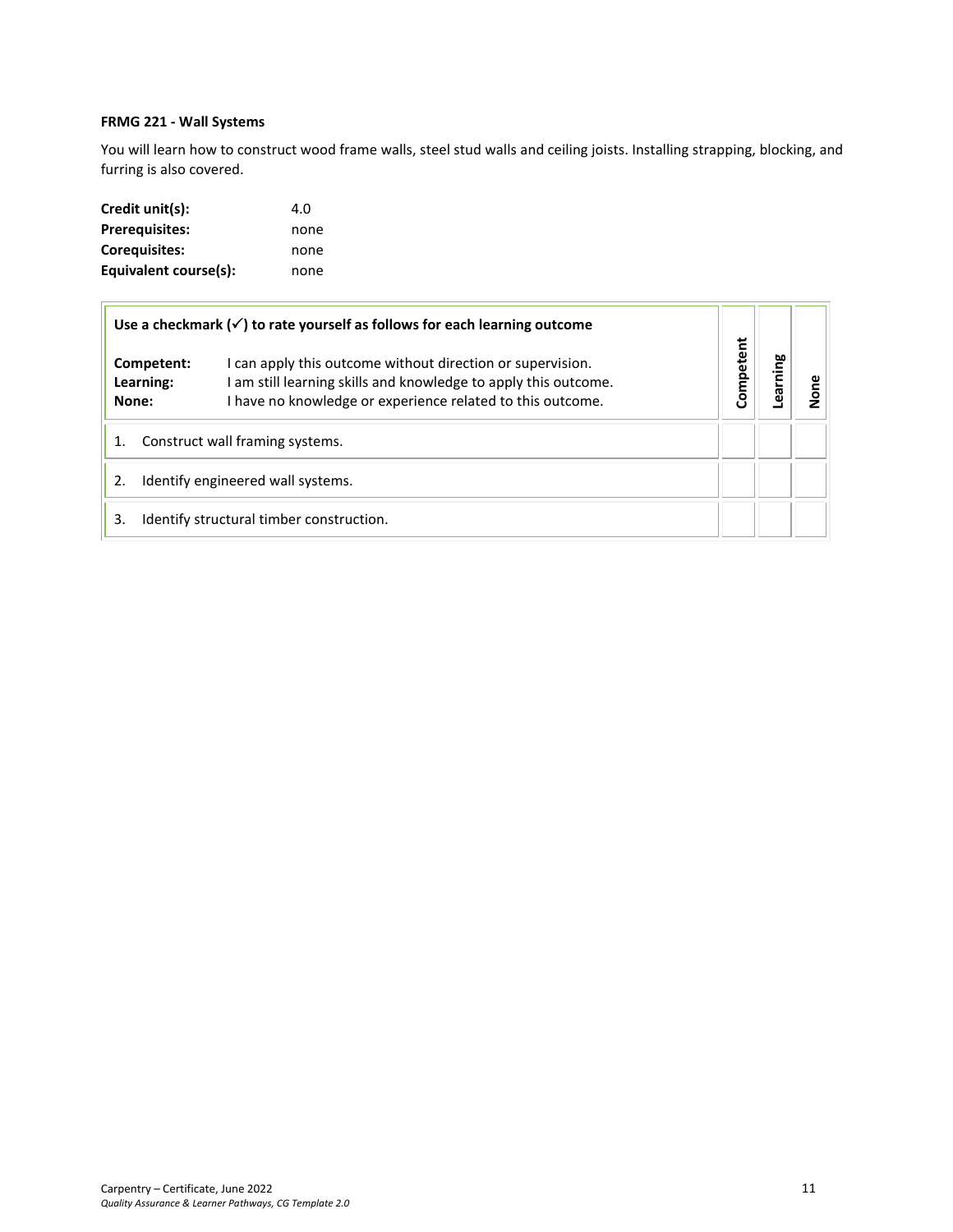# <span id="page-11-0"></span>**FRMG 250 - Roof Trusses**

You will learn how to lay out, assemble, erect and brace engineered roof trusses.

| Credit unit(s):       | 1.0  |
|-----------------------|------|
| <b>Prerequisites:</b> | none |
| Coreguisites:         | none |
| Equivalent course(s): | none |

|                                  | Use a checkmark $(\checkmark)$ to rate yourself as follows for each learning outcome                                                                                                      |           |     |   |
|----------------------------------|-------------------------------------------------------------------------------------------------------------------------------------------------------------------------------------------|-----------|-----|---|
| Competent:<br>Learning:<br>None: | I can apply this outcome without direction or supervision.<br>am still learning skills and knowledge to apply this outcome.<br>I have no knowledge or experience related to this outcome. | Competent | aui | ω |
|                                  | Identify types of roof trusses.                                                                                                                                                           |           |     |   |
|                                  | Assemble engineered roof trusses.                                                                                                                                                         |           |     |   |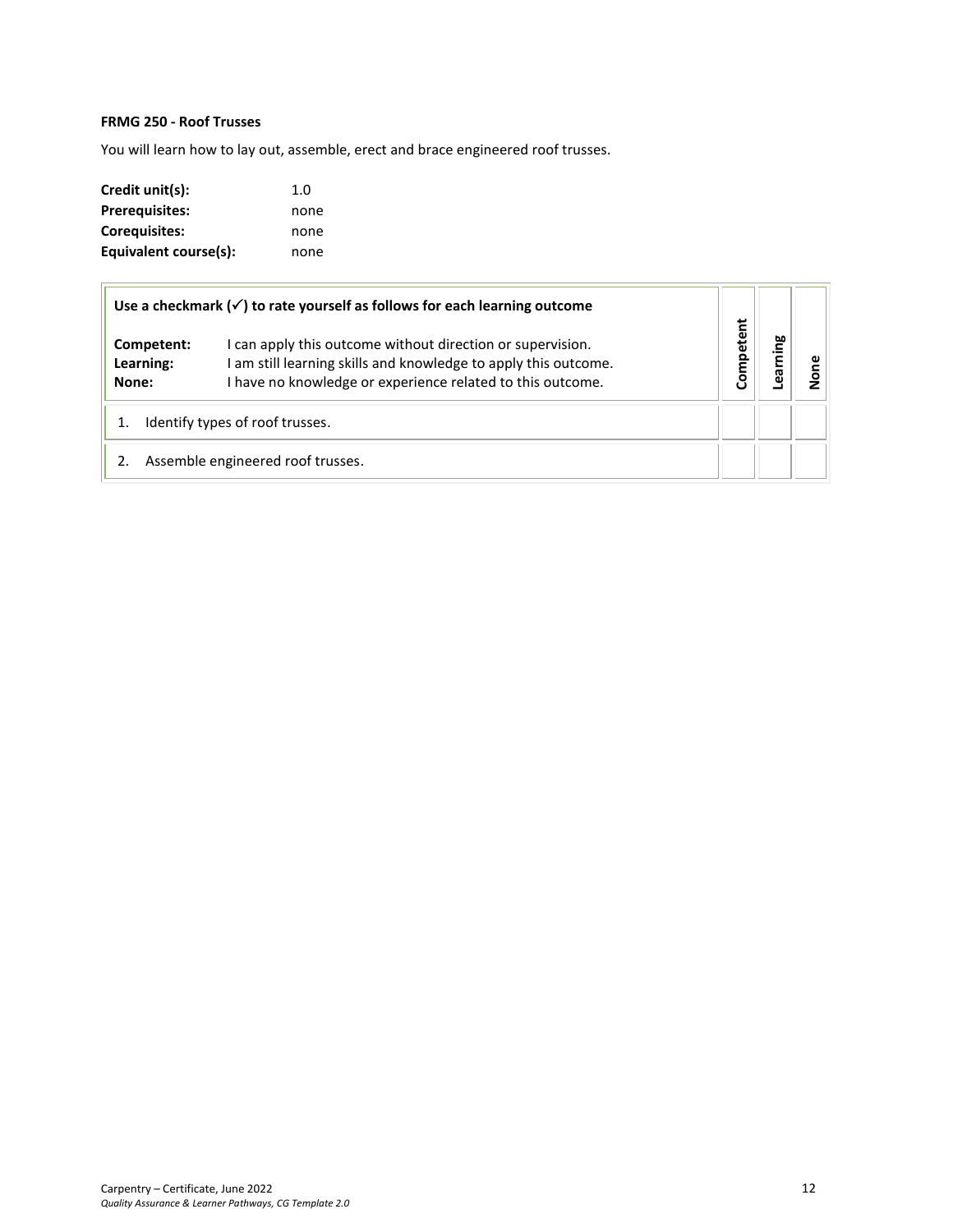#### **JOBS 125 - Essential Job Skills**

You will develop essential job skills by preparing job search documents and practicing effective interpersonal communication skills for the workplace.

| Credit unit(s):       | 1.0  |
|-----------------------|------|
| <b>Prerequisites:</b> | none |
| Corequisites:         | none |
| Equivalent course(s): | none |

|                                                                                                                                                                                                                                 | Use a checkmark $(\checkmark)$ to rate yourself as follows for each learning outcome |          |     |  |
|---------------------------------------------------------------------------------------------------------------------------------------------------------------------------------------------------------------------------------|--------------------------------------------------------------------------------------|----------|-----|--|
| I can apply this outcome without direction or supervision.<br>Competent:<br>I am still learning skills and knowledge to apply this outcome.<br>Learning:<br>I have no knowledge or experience related to this outcome.<br>None: |                                                                                      | ompetent | eg. |  |
| Discuss effective workplace interpersonal communications.                                                                                                                                                                       |                                                                                      |          |     |  |
|                                                                                                                                                                                                                                 | Prepare job search documents.                                                        |          |     |  |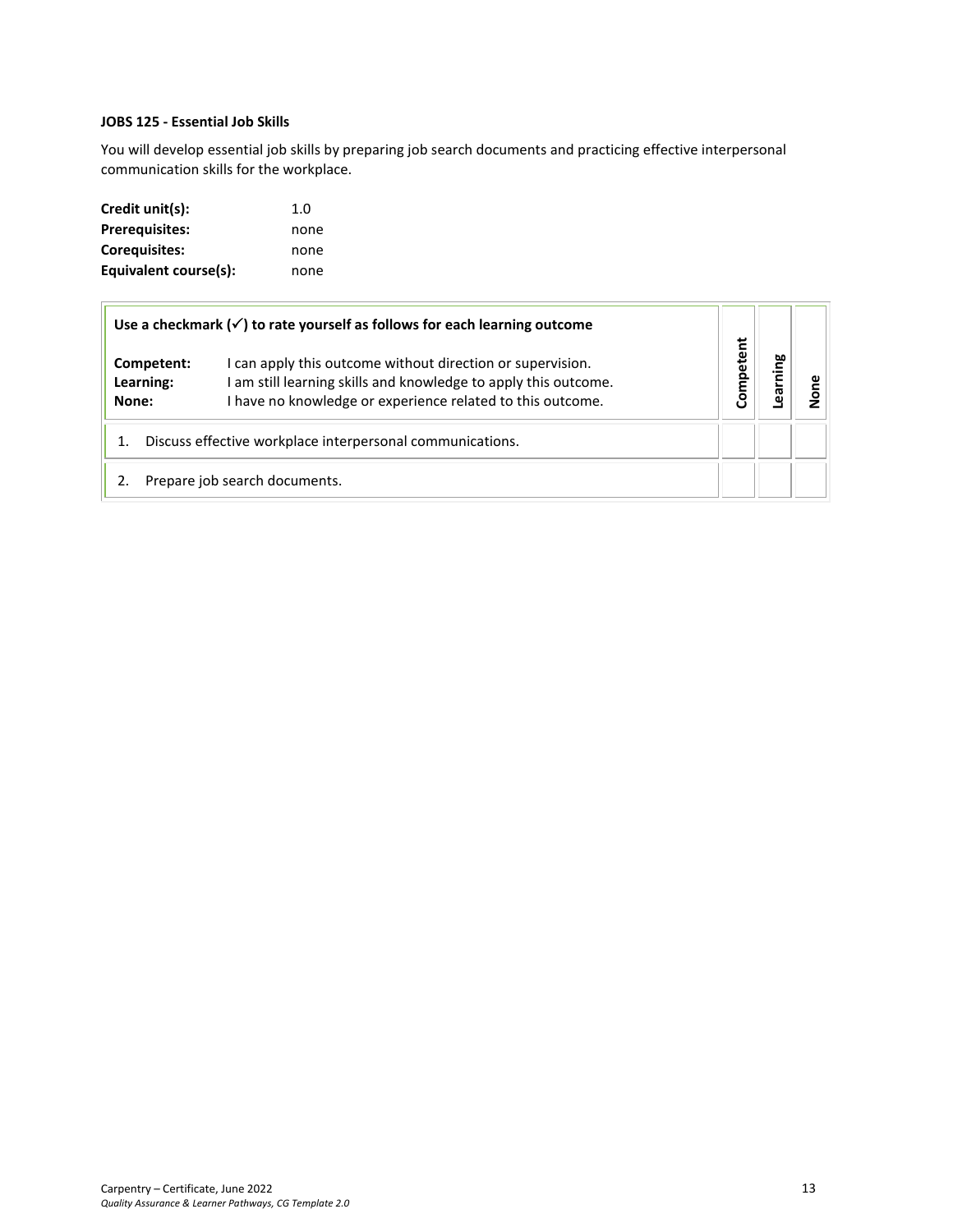#### **MATE 126 - Building Materials**

You will learn to identify different types of wood and non-wood products used in the construction industry as well as various types of mechanical and non-mechanical fasteners and anchors.

| Credit unit(s):       | 1.0  |
|-----------------------|------|
| <b>Prerequisites:</b> | none |
| Corequisites:         | none |
| Equivalent course(s): | none |

|                                                                                    | Use a checkmark $(\checkmark)$ to rate yourself as follows for each learning outcome                                                                                                                                            |  |           |         |        |
|------------------------------------------------------------------------------------|---------------------------------------------------------------------------------------------------------------------------------------------------------------------------------------------------------------------------------|--|-----------|---------|--------|
|                                                                                    | I can apply this outcome without direction or supervision.<br>Competent:<br>I am still learning skills and knowledge to apply this outcome.<br>Learning:<br>I have no knowledge or experience related to this outcome.<br>None: |  | Competent | earning | Σ<br>Σ |
| 1.                                                                                 | Identify types of wood and lumber used in the construction process.                                                                                                                                                             |  |           |         |        |
| Identify types of engineered panels used in the construction process.<br>2.        |                                                                                                                                                                                                                                 |  |           |         |        |
| 3.<br>Identify types of engineered wood products used in the construction process. |                                                                                                                                                                                                                                 |  |           |         |        |
| Identify proper storage for various building materials.<br>4.                      |                                                                                                                                                                                                                                 |  |           |         |        |
| 5.<br>Identify fasteners and procedures for their use.                             |                                                                                                                                                                                                                                 |  |           |         |        |
| 6.                                                                                 | Identify metals used in construction.                                                                                                                                                                                           |  |           |         |        |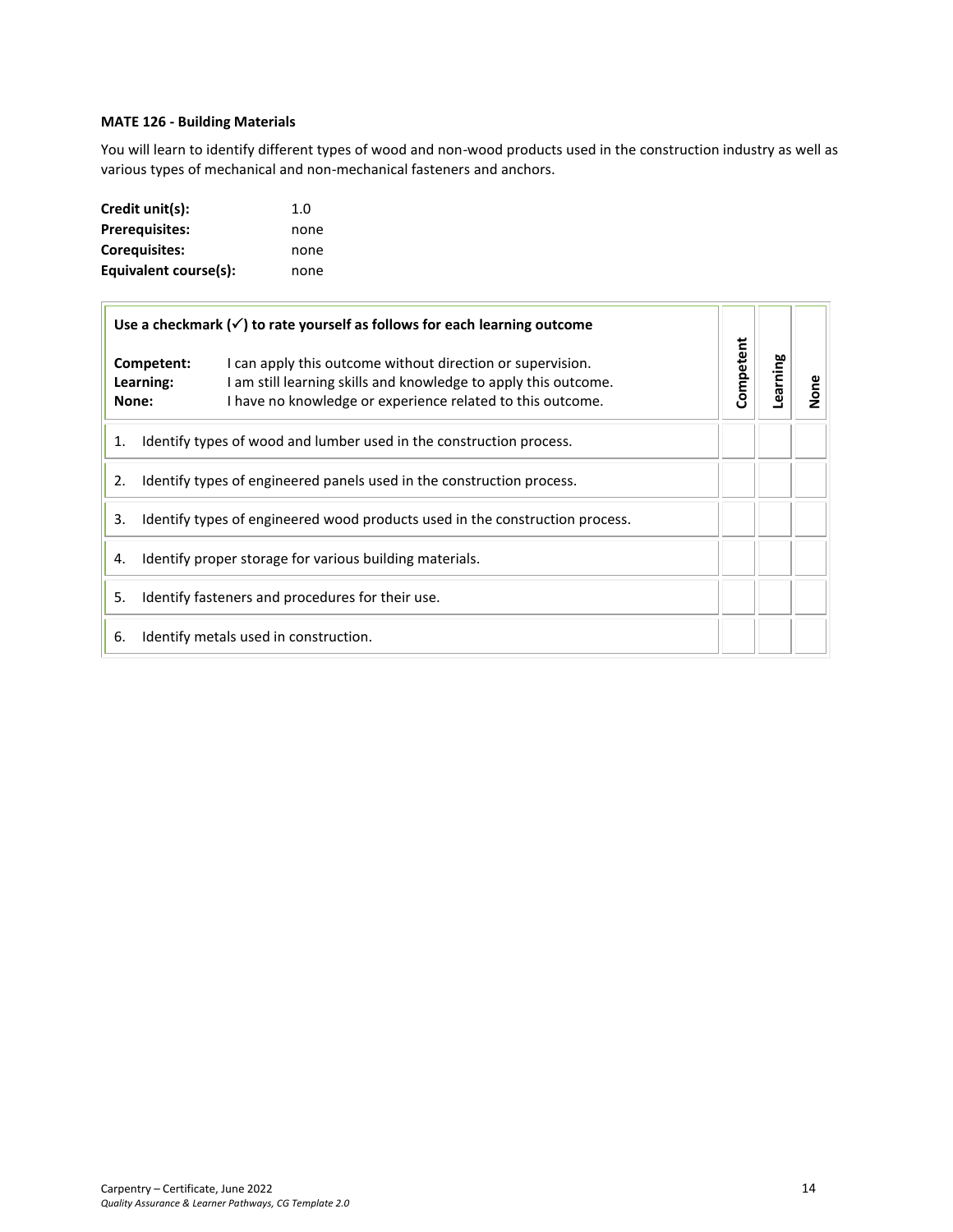#### **MATH 140 – Trade Math**

You will study basic math operations involving whole numbers, common and decimal fractions, percentages, and ratios and proportions. You will also perform length, area and volume calculations, and conversions involving the Imperial and Metric systems of measurement.

| Credit unit(s):       | 1.0  |
|-----------------------|------|
| <b>Prerequisites:</b> | none |
| Corequisites:         | none |
| Equivalent course(s): | none |

|                                  | Use a checkmark $(\checkmark)$ to rate yourself as follows for each learning outcome                                                                                                    |           |        |  |
|----------------------------------|-----------------------------------------------------------------------------------------------------------------------------------------------------------------------------------------|-----------|--------|--|
| Competent:<br>Learning:<br>None: | can apply this outcome without direction or supervision.<br>am still learning skills and knowledge to apply this outcome.<br>I have no knowledge or experience related to this outcome. | Competent | arning |  |
|                                  | Perform basic calculator operations for use in the trade.                                                                                                                               |           |        |  |
| 8.                               | Perform mathematical calculations used in the trade.                                                                                                                                    |           |        |  |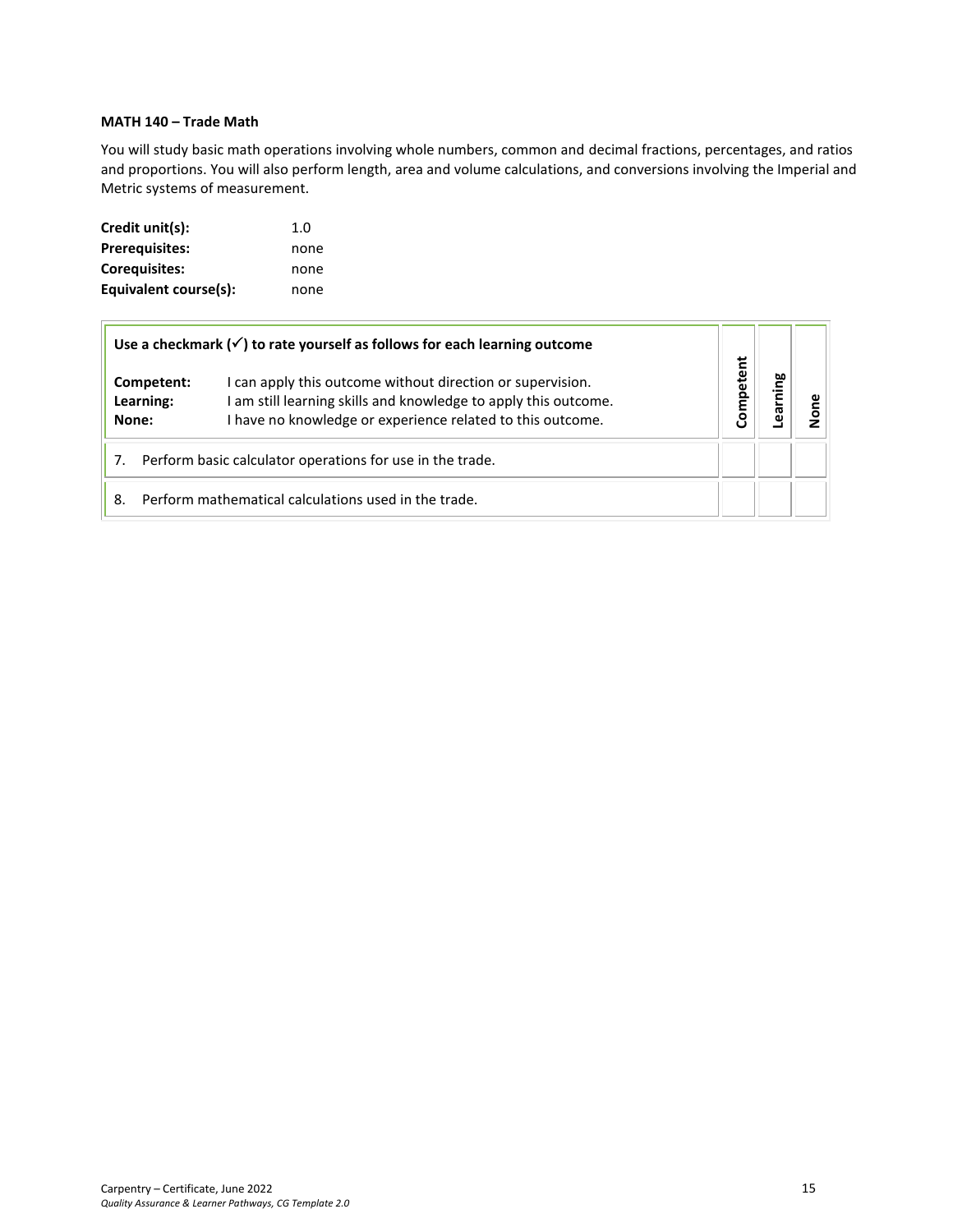#### <span id="page-15-1"></span>**PROJ 122 - Projects**

You will apply the skills and knowledge acquired in EQPT 126 (Tools) to construct shop projects. Hands-on experience will help you acquire skills in using common tools of the trade.

| Credit unit(s):       | 4.O  |
|-----------------------|------|
| <b>Prerequisites:</b> | none |
| <b>Corequisites:</b>  | none |
| Equivalent course(s): | none |

<span id="page-15-0"></span>

|                                                       |                                  | Use a checkmark $(\checkmark)$ to rate yourself as follows for each learning outcome                                                                                                        | Competent |         |      |
|-------------------------------------------------------|----------------------------------|---------------------------------------------------------------------------------------------------------------------------------------------------------------------------------------------|-----------|---------|------|
|                                                       | Competent:<br>Learning:<br>None: | I can apply this outcome without direction or supervision.<br>I am still learning skills and knowledge to apply this outcome.<br>I have no knowledge or experience related to this outcome. |           | earning | None |
| Operate hand tools.<br>1.                             |                                  |                                                                                                                                                                                             |           |         |      |
| 2.<br>Construct a project using hand tools.           |                                  |                                                                                                                                                                                             |           |         |      |
| 3.<br>Operate portable power tools.                   |                                  |                                                                                                                                                                                             |           |         |      |
| Construct a project using portable power tools.<br>4. |                                  |                                                                                                                                                                                             |           |         |      |
| 5.<br>Operate stationary tools.                       |                                  |                                                                                                                                                                                             |           |         |      |
| 6.                                                    |                                  | Construct a project using stationary tools.                                                                                                                                                 |           |         |      |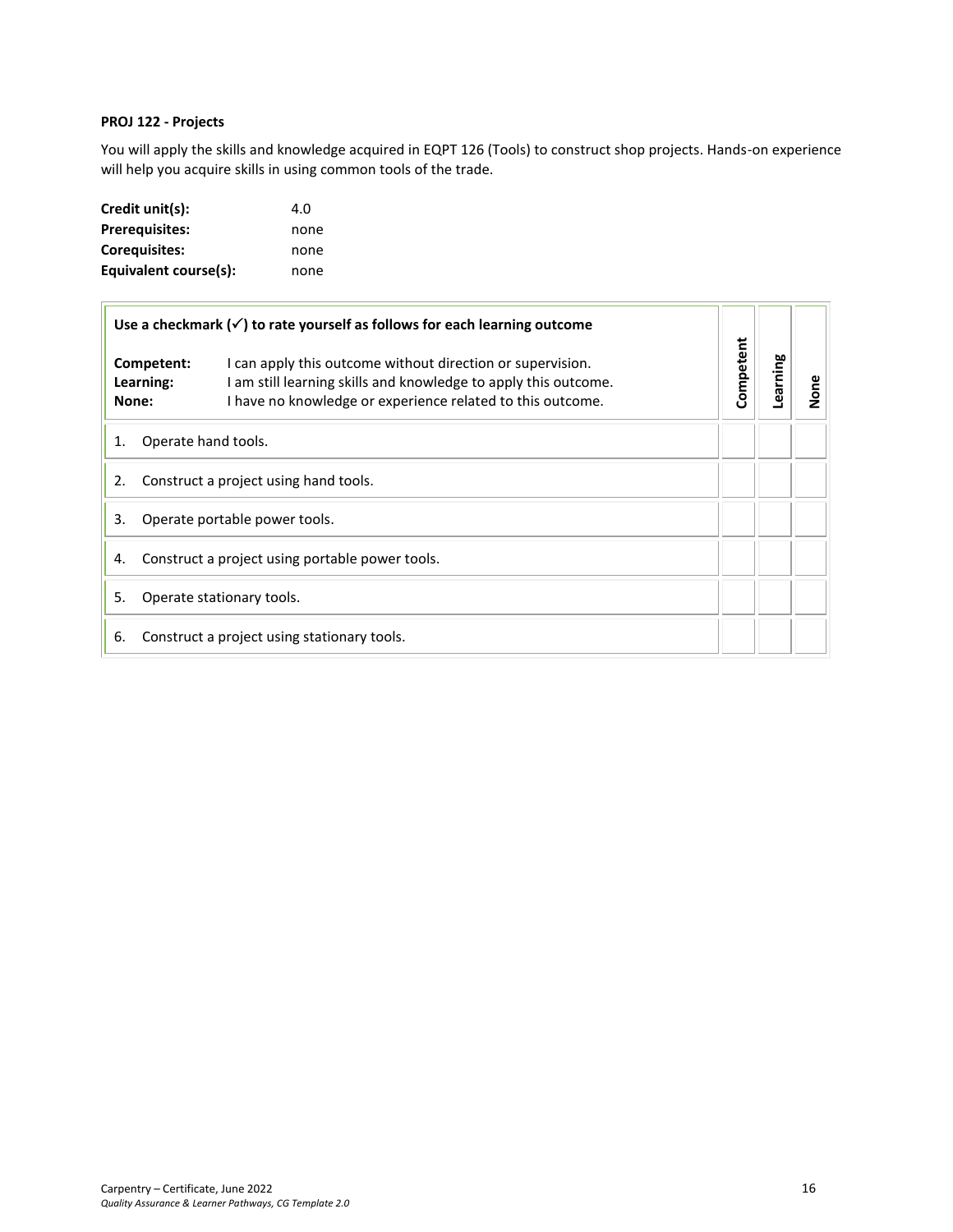### <span id="page-16-0"></span>**SCAF 120 - Scaffolds and Rigging**

You will receive the theory and hands on experience needed for the safe use of ladders, ramps and runways used in construction. The course content includes erecting, maintaining, and dismantling various types of access scaffolds and rigging and hoisting equipment.

| Credit unit(s):       | 1.0  |
|-----------------------|------|
| <b>Prerequisites:</b> | none |
| Corequisites:         | none |
| Equivalent course(s): | none |

|                                                                                                  |  | Use a checkmark $(\checkmark)$ to rate yourself as follows for each learning outcome                                                                                                        |           |         |  |
|--------------------------------------------------------------------------------------------------|--|---------------------------------------------------------------------------------------------------------------------------------------------------------------------------------------------|-----------|---------|--|
| Competent:<br>Learning:<br>None:                                                                 |  | I can apply this outcome without direction or supervision.<br>I am still learning skills and knowledge to apply this outcome.<br>I have no knowledge or experience related to this outcome. | Competent | earning |  |
| 1.                                                                                               |  | Describe the safe use of ladders and ramps.                                                                                                                                                 |           |         |  |
| Describe the erection, maintenance, and dismantling of wood and metal access<br>2.<br>scaffolds. |  |                                                                                                                                                                                             |           |         |  |
| 3.                                                                                               |  | Identify basic rigging operations.                                                                                                                                                          |           |         |  |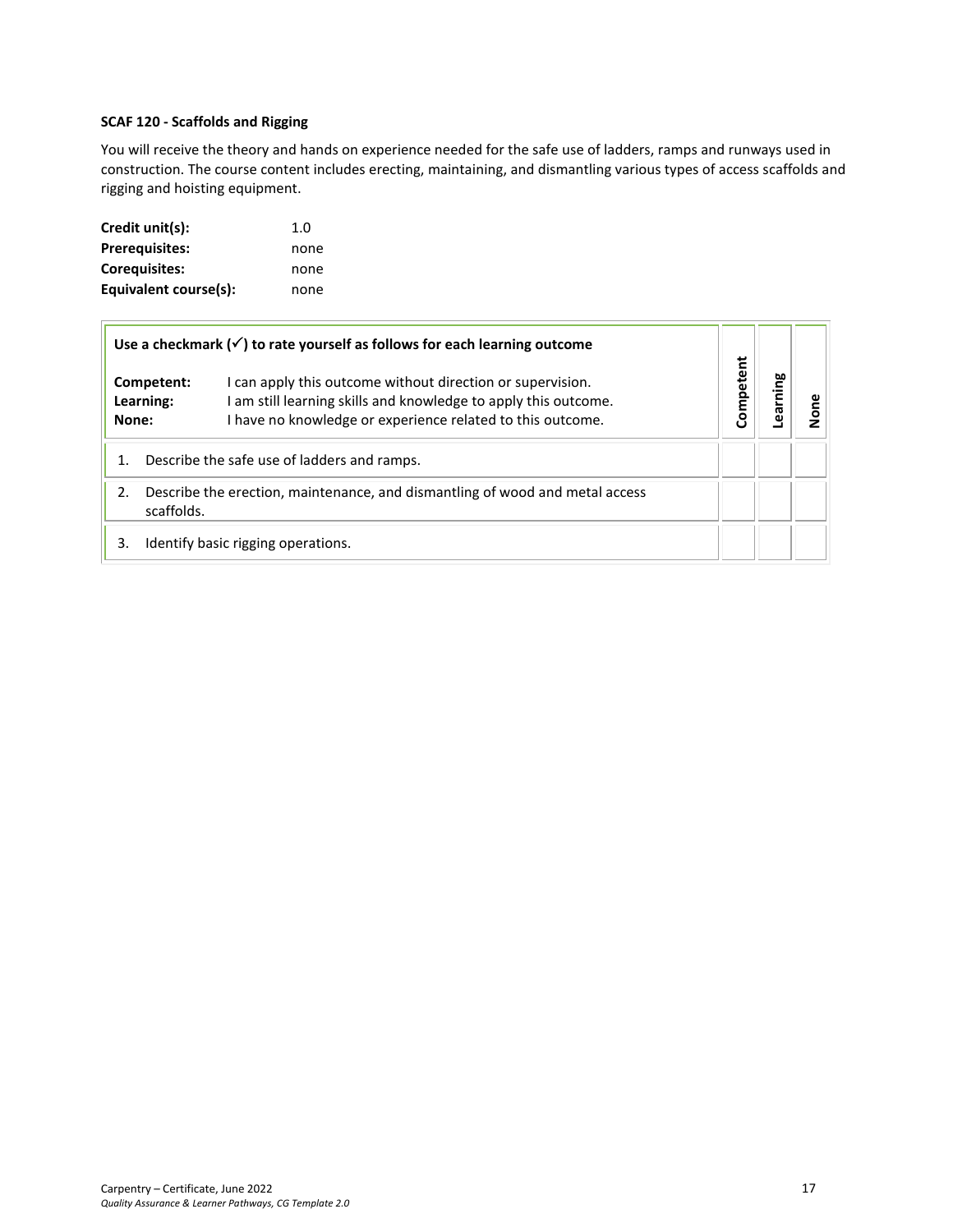#### **SFTY 129 - Safety Awareness**

You will learn to apply occupational health and safety regulations. You will be able to identify and describe personal protective equipment, fall protection, working environment hazards, and industrial health hazards.

| Credit unit(s):       | 1.0  |
|-----------------------|------|
| <b>Prerequisites:</b> | none |
| Corequisites:         | none |
| Equivalent course(s): | none |

|                                                            | Use a checkmark $(\checkmark)$ to rate yourself as follows for each learning outcome                                                                                                                                            |           |  |         |      |
|------------------------------------------------------------|---------------------------------------------------------------------------------------------------------------------------------------------------------------------------------------------------------------------------------|-----------|--|---------|------|
|                                                            | I can apply this outcome without direction or supervision.<br>Competent:<br>I am still learning skills and knowledge to apply this outcome.<br>Learning:<br>I have no knowledge or experience related to this outcome.<br>None: | Competent |  | earning | None |
| Identify Occupational Health and Safety legislation.<br>1. |                                                                                                                                                                                                                                 |           |  |         |      |
| Select personal protective clothing and equipment.<br>2.   |                                                                                                                                                                                                                                 |           |  |         |      |
| 3.<br>Identify fall protection equipment.                  |                                                                                                                                                                                                                                 |           |  |         |      |
| Recognize unsafe working environments.<br>4.               |                                                                                                                                                                                                                                 |           |  |         |      |
| 5.<br>Identify fire safety procedures and control.         |                                                                                                                                                                                                                                 |           |  |         |      |
| 6.                                                         | Identify types of industrial health hazards.                                                                                                                                                                                    |           |  |         |      |